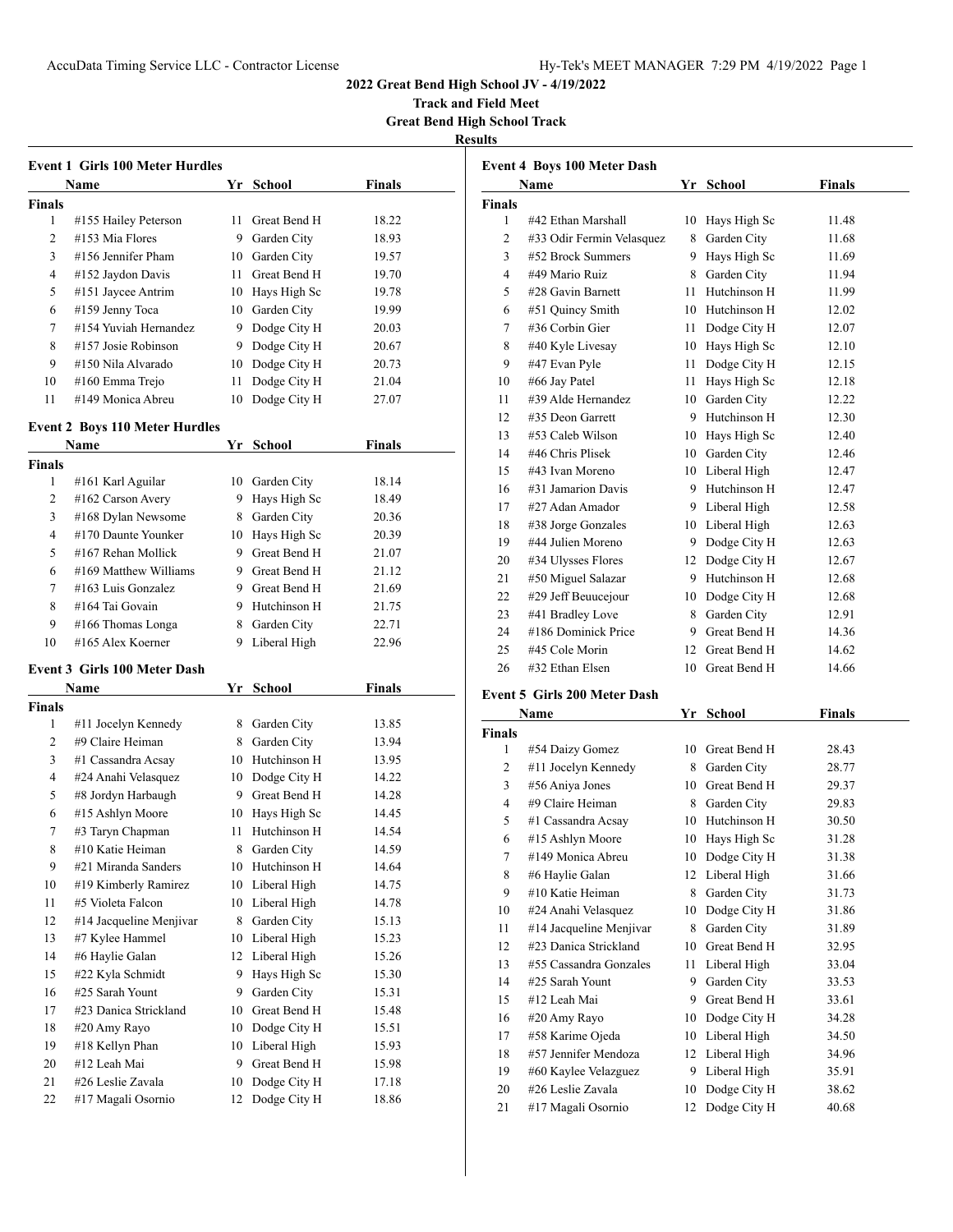**Track and Field Meet Great Bend High School Track**

**Results**

|               | <b>Event 6 Boys 200 Meter Dash</b><br>Name     | Yr School                   | <b>Finals</b>                |
|---------------|------------------------------------------------|-----------------------------|------------------------------|
|               |                                                |                             |                              |
| <b>Finals</b> |                                                |                             |                              |
| 1<br>2        | #33 Odir Fermin Velasquez<br>#52 Brock Summers | 8 Garden City               | 24.16<br>24.45               |
|               |                                                | 9 Hays High Sc              |                              |
| 3             | #42 Ethan Marshall                             | 10 Hays High Sc             | 24.74                        |
| 4             | #47 Evan Pyle                                  | 11 Dodge City H             | 25.02                        |
| 5             | #51 Quincy Smith                               | 10 Hutchinson H             | 25.20                        |
| 6             | #28 Gavin Barnett                              | 11 Hutchinson H             | 25.33                        |
| 7             | #49 Mario Ruiz                                 | 8 Garden City               | 25.41                        |
| 8             | #36 Corbin Gier                                | 11 Dodge City H             | 25.42                        |
| 9             | #40 Kyle Livesay                               | 10 Hays High Sc             | 25.67                        |
| 10            | #63 Aiden Haskell                              | 9 Dodge City H              | 25.70                        |
| 11            | #35 Deon Garrett                               | 9 Hutchinson H              | 25.82                        |
| 12            | #39 Alde Hernandez                             | 10 Garden City              | 25.83                        |
| 13            | #65 Elijah Navarro                             | 9 Liberal High              | 26.13                        |
| 14            | #61 Xzavior Caudillo                           | 10 Hutchinson H             | 26.30                        |
| 15            | #66 Jay Patel                                  | 11 Hays High Sc             | 26.48                        |
| 16            | #268 Joseph Brown                              | 11 Hutchinson H             | 26.52                        |
| 17            | #34 Ulysses Flores                             | 12 Dodge City H             | 26.64                        |
| 18            | #41 Bradley Love                               | 8 Garden City               | 26.87                        |
| 19            | #44 Julien Moreno                              | 9 Dodge City H              | 26.96                        |
| 20            | #64 Ariel Morua                                | 11 Liberal High             | 26.96                        |
| 21            | #46 Chris Plisek                               | 10 Garden City              | 27.15                        |
| 22            | #67 Angel Real                                 | 10 Liberal High             | 27.26                        |
| 23            | #70 Rome Sanchez                               | 10 Great Bend H             | 27.35                        |
| 24            | #68 Bartolo Rodriguez                          | 10 Liberal High             | 29.87                        |
| 25            | #186 Dominick Price                            | 9 Great Bend H              | 31.32                        |
|               |                                                |                             |                              |
|               | <b>Event 7 Girls 4x800 Meter Relay</b>         |                             |                              |
|               | Team                                           | <b>Relay</b>                | <b>Finals</b>                |
| <b>Finals</b> |                                                |                             |                              |
| 1             | Hutchinson H                                   | A                           | 13:51.11                     |
|               | 1) #97 Avery Meier 9                           |                             | 2) #92 Maya Anderson 11      |
|               | 3) #71 Jessie Anderson 11                      | 4) #127 Mya Biggs 9         |                              |
|               | <b>Event 8 Boys 4x800 Meter Relay</b>          |                             |                              |
|               | Team                                           | Relay                       | Finals                       |
| Finals        |                                                |                             |                              |
|               |                                                | А                           |                              |
|               |                                                |                             | 9:42.09                      |
| 1             | Dodge City H                                   |                             |                              |
|               | 1) #121 Oliver Triana 11                       | $2)$ #113 Brandon Juarez 10 |                              |
|               | 3) #76 Luis Banuelos 9                         |                             | 4) #114 Manuel Martinez 12   |
| 2             | Great Bend H                                   | А                           | 9:43.48                      |
|               | 1) #83 Braylon Moore 10                        |                             | $2)$ #109 Pedro Enriquez 10  |
|               | 3) #118 Ramiro Rocho 10                        | 4) #176 Tyler Stein 12      |                              |
| 3             | Garden City                                    | А                           | 10:08.51                     |
|               | 1) #120 Brayden Sneath 8                       |                             | 2) #140 Juillian Martinez 12 |
|               | 3) #139 Joshua Martinez 10                     | 4) #146 Alan Roman 10       |                              |
| 4             | Liberal High School                            | А                           | 10:45.24                     |
|               | 1) #105 Sergio Aguiler 9                       |                             | 2) #119 Christian Rojas 12   |
|               | 3) #165 Alex Koerner 9                         | 4) #144 Mario Sosa 11       |                              |
| 5             | Hutchinson H                                   | А                           | 11:22.87                     |
|               | 1) #111 Zion Hayes 10<br>3) #141 Logan Most 9  | 4) #112 Alex Johnson 9      | 2) #135 Michael Eddington 9  |

| Event 9 Girls 1600 Meter Run  |                                                 |      |                       |                             |  |  |
|-------------------------------|-------------------------------------------------|------|-----------------------|-----------------------------|--|--|
|                               | Name                                            |      | Yr School             | <b>Finals</b>               |  |  |
| <b>Finals</b>                 |                                                 |      |                       |                             |  |  |
| 1                             | #125 Diane Alvarez                              |      | 9 Great Bend H        | 6:09.31                     |  |  |
| 2                             | #93 Morgan Beckwith                             |      | 10 Great Bend H       | 6:32.70                     |  |  |
| 3                             | #102 Chelsea Torres                             |      | 9 Garden City         | 6:39.87                     |  |  |
| 4                             | #130 Teressa Martinez                           | 11 - | Dodge City H          | 6:40.48                     |  |  |
| 5                             | #131 Antonia Pablo                              |      | 10 Dodge City H       | 6:43.97                     |  |  |
| 6                             | #91 Ruby Aguilera                               |      | 10 Garden City        | 6:47.56                     |  |  |
| 7                             | #95 Gisel Dominguez                             |      | 10 Dodge City H       | 7:00.61                     |  |  |
| 8                             | #128 Ariana Cerda                               |      | 9 Liberal High        | 7:05.84                     |  |  |
| 9                             | #96 Angela Garcia                               |      | 10 Liberal High       | 7:25.88                     |  |  |
| 10                            | #132 Rofina Pablo                               |      | 8 Dodge City H        | 7:28.55                     |  |  |
| 11                            | #126 Emily Anderson                             |      | 9 Hutchinson H        | 7:38.62                     |  |  |
| 12                            | #101 Taylor Sterling                            |      | 9 Hays High Sc        | 7:45.11                     |  |  |
| 13                            | #100 Maritza Romero                             |      | 9 Garden City         | 7:47.97                     |  |  |
| 14                            | #127 Mya Biggs                                  |      | 9 Hutchinson H        | 8:29.03                     |  |  |
|                               |                                                 |      |                       |                             |  |  |
|                               | Event 10 Boys 1600 Meter Run                    |      |                       |                             |  |  |
|                               | Name                                            |      | Yr School             | <b>Finals</b>               |  |  |
| <b>Finals</b>                 |                                                 |      |                       |                             |  |  |
| 1                             | #82 Taevian Maupin-Dabney                       |      | 9 Hays High Sc        | 5:31.16                     |  |  |
| 2                             | #134 Yair Cruz                                  |      | 9 Dodge City H        | 5:32.60                     |  |  |
| 3                             | #114 Manuel Martinez                            |      | 12 Dodge City H       | 5:33.87                     |  |  |
| 4                             | #138 Francisco Lopez                            |      | 9 Dodge City H        | 5:37.85                     |  |  |
| 5                             | #142 Carter Muehleisen                          | 11 - | Hays High Sc          | 5:38.62                     |  |  |
| 6                             | #143 Eddie Salinas                              |      | 9 Dodge City H        | 5:44.93                     |  |  |
| 7                             | #139 Joshua Martinez                            |      | 10 Garden City        | 5:50.47                     |  |  |
| 8                             | #137 Quinten Lofquist                           |      | 10 Garden City        | 5:50.68                     |  |  |
| 9                             | #133 Rony Castro                                |      | 10 Dodge City H       | 5:52.07                     |  |  |
| 10                            | #144 Mario Sosa                                 | 11 - | Liberal High          | 6:02.57                     |  |  |
| 11                            | #135 Michael Eddington                          |      | 9 Hutchinson H        | 6:04.59                     |  |  |
| 12                            | #116 Gabriel Ramirez-Claro                      |      | 10 Garden City        | 6:06.21                     |  |  |
| 13                            | #123 Ethan Unger                                |      | 9 Garden City         | 6:06.65                     |  |  |
| 14                            | #119 Christian Rojas                            |      | 12 Liberal High       | 6:09.43                     |  |  |
| 15                            | #136 Thomas Henrikson                           |      | 10 Great Bend H       | 6:10.59                     |  |  |
| 16                            | #117 Jackson Riley                              |      | 10 Liberal High       | 6:25.58                     |  |  |
| 17                            | #141 Logan Most                                 | 9.   | Hutchinson H          | 6:35.03                     |  |  |
| 18                            | #108 Rylee Atkerson                             | 10   | Hays High Sc          | 6:39.25                     |  |  |
| 19                            | #104 Jesus Adame Velazquez                      | 9.   | Garden City           | 6:43.97                     |  |  |
| 20                            | #115 Rylan Partlow                              | 9    | Hutchinson H          | 6:50.14                     |  |  |
| 21                            | #112 Alex Johnson                               | 9.   | Hutchinson H          | 7:18.81                     |  |  |
|                               |                                                 |      |                       |                             |  |  |
|                               | Event 11 Girls 4x100 Meter Relay<br><b>Team</b> |      |                       | <b>Finals</b>               |  |  |
|                               |                                                 |      | <u>Relay</u>          |                             |  |  |
| <b>Finals</b><br>$\mathbf{1}$ | Hutchinson H                                    |      | А                     | 57.33                       |  |  |
|                               | 1) #1 Cassandra Acsay 10                        |      |                       | 2) #21 Miranda Sanders 10   |  |  |
|                               | 3) #3 Taryn Chapman 11                          |      |                       | 4) #16 Madalyn Moore 9      |  |  |
| 2                             | Hays High School                                |      | А                     | 58.58                       |  |  |
|                               | 1) #15 Ashlyn Moore 10                          |      | 2) #22 Kyla Schmidt 9 |                             |  |  |
|                               | 3) #2 Kenzie Berry 9                            |      |                       | 4) #183 Katrina Delimont 11 |  |  |
|                               |                                                 |      |                       |                             |  |  |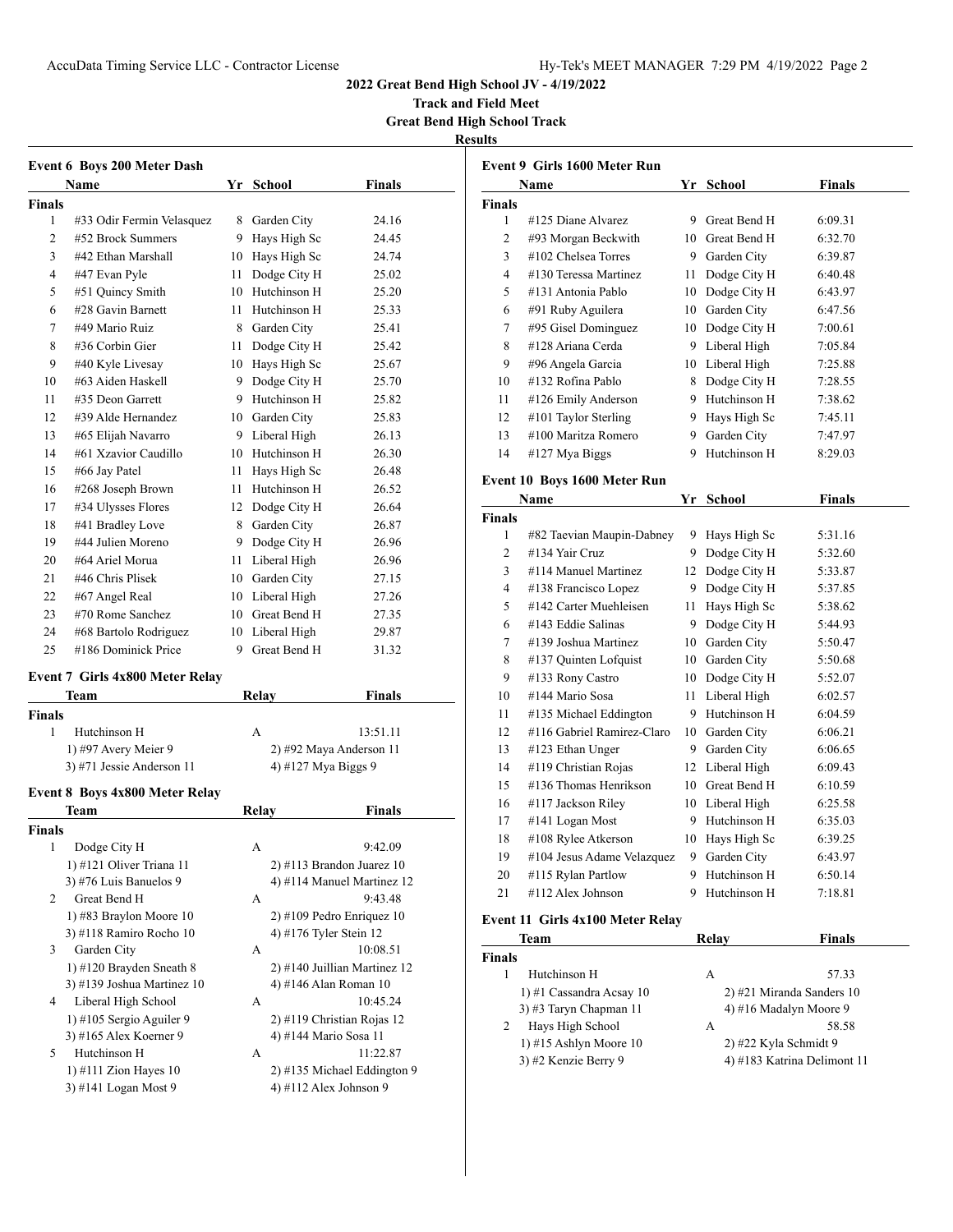**Track and Field Meet**

**Great Bend High School Track**

**Results**

|                    | Finals  (Event 11 Girls 4x100 Meter Relay) |         |                             |                                |
|--------------------|--------------------------------------------|---------|-----------------------------|--------------------------------|
|                    | Team                                       |         | Relay                       | Finals                         |
| 3                  | Garden City                                |         | А                           | 58.86                          |
|                    | 1) #9 Claire Heiman 8                      |         | 2) #25 Sarah Yount 9        |                                |
|                    | 3) #10 Katie Heiman 8                      |         |                             | 4) #11 Jocelyn Kennedy 8       |
| 4                  | Liberal High School                        |         | А                           | 1:00.69                        |
|                    | 1) #5 Violeta Falcon 10                    |         |                             | 2) #6 Haylie Galan 12          |
|                    | 3) #19 Kimberly Ramirez 10                 |         |                             | 4) #18 Kellyn Phan 10          |
| 5                  | Dodge City H                               |         | А                           | 1:03.09                        |
|                    | 1) #24 Anahi Velasquez 10                  |         |                             | 2) #26 Leslie Zavala 10        |
|                    | 3) #20 Amy Rayo 10                         |         |                             | 4) #149 Monica Abreu 10        |
|                    | <b>Event 12 Boys 4x100 Meter Relay</b>     |         |                             |                                |
|                    | Team                                       |         | Relay                       | <b>Finals</b>                  |
| Finals             |                                            |         |                             |                                |
| 1                  | Hays High School                           |         | А                           | 47.46                          |
|                    | 1) #42 Ethan Marshall 10                   |         |                             | $2)$ #30 Evan Cosgriff 10      |
|                    | 3) #40 Kyle Livesay 10                     |         |                             | 4) #52 Brock Summers 9         |
| 2                  | Garden City                                |         | А                           | 48.17                          |
|                    | 1) #39 Alde Hernandez 10                   |         | 2) #49 Mario Ruiz 8         |                                |
|                    | 3) #46 Chris Plisek 10                     |         |                             | 4) #33 Odir Fermin Velasquez 8 |
| 3                  | Hutchinson H                               |         | А                           | 48.31                          |
|                    | 1) #31 Jamarion Davis 9                    |         |                             | $2)$ #268 Joseph Brown 11      |
|                    | 3) #51 Quincy Smith $10$                   |         |                             | 4) #35 Deon Garrett 9          |
| 4                  | Dodge City H                               |         | А                           | 48.60                          |
|                    | 1) #63 Aiden Haskell 9                     |         | 2) #47 Evan Pyle 11         |                                |
|                    | 3) #29 Jeff Beuucejour 10                  |         |                             | 4) #36 Corbin Gier 11          |
| 5                  | Liberal High School                        |         | А                           | 50.83                          |
|                    | 1) #43 Ivan Moreno 10                      |         |                             | 2) #27 Adan Amador 9           |
|                    | 3) #172 Erick Arriaga 10                   |         |                             | 4) #38 Jorge Gonzales 10       |
|                    | Event 15 Girls 400 Meter Dash              |         |                             |                                |
|                    | Name                                       |         | Yr School                   | <b>Finals</b>                  |
| Finals             |                                            |         |                             |                                |
| 1                  | #54 Daizy Gomez                            |         | 10 Great Bend H             | 1:06.65                        |
| 2                  | #74 Cassie Ellegood                        |         | 9 Great Bend H              | 1:08.98                        |
| 3                  | #9 Claire Heiman                           |         | 8 Garden City               | 1:10.23                        |
| 4                  | #72 Jenny Casas                            |         | 10 Liberal High             | 1:11.15                        |
| 5                  | #2 Kenzie Berry                            |         | 9 Hays High Sc              | 1:11.64                        |
| 6                  | #73 Janaya Devorce                         |         | 9 Liberal High              | 1:15.44                        |
| $\tau$             | #11 Jocelyn Kennedy                        |         | 8 Garden City               | 1:17.31                        |
| 8                  | #58 Karime Ojeda                           |         | 10 Liberal High             | 1:19.94                        |
| 9                  | #57 Jennifer Mendoza                       | 12      | Liberal High                | 1:23.64                        |
| 10                 | #71 Jessie Anderson                        | 11      | Hutchinson H                | 1:25.55                        |
|                    |                                            |         |                             |                                |
|                    | Event 16 Boys 400 Meter Dash<br>Name       |         | Yr School                   | <b>Finals</b>                  |
|                    |                                            |         |                             |                                |
|                    |                                            | 9       | Hays High Sc                | 56.29                          |
|                    |                                            |         | Dodge City H                | 58.13                          |
| 1                  | #82 Taevian Maupin-Dabney                  |         |                             |                                |
| 2                  | #76 Luis Banuelos                          | 9.      |                             |                                |
| 3                  | #88 Michael Villalobos                     | 8       | Garden City                 | 58.62                          |
| <b>Finals</b><br>4 | #81 Quentin Loveless                       | 9       | Hutchinson H                | 58.97                          |
| 5                  | #84 Johnsen Owens-Formelus 10              |         | Garden City                 | 59.30                          |
| 6<br>7             | #89 Aiden Viurquez<br>#78 Alejandro Guerra | 10<br>9 | Garden City<br>Dodge City H | 59.38<br>59.49                 |

| 8             | #83 Braylon Moore                       |      | 10 Great Bend H | 1:00.11            |  |
|---------------|-----------------------------------------|------|-----------------|--------------------|--|
| 9             | #80 Kamani Jones                        |      | 9 Hays High Sc  | 1:00.84            |  |
| 10            | #77 Lexton Batie                        |      | 10 Liberal High | 1:01.31            |  |
| 11            | #87 Jaden Vetter                        |      | 10 Hutchinson H | 1:02.67            |  |
| 12            | #267 Ismael Torres                      |      | 11 Dodge City H | 1:02.70            |  |
| 13            | #86 Donivan Tarrant                     |      | 9 Garden City   | 1:02.82            |  |
| 14            | #90 Lucas Watson                        |      | 9 Hutchinson H  | 1:02.93            |  |
| 15            | #70 Rome Sanchez                        |      | 10 Great Bend H | 1:03.71            |  |
| 16            | #67 Angel Real                          |      | 10 Liberal High | 1:03.93            |  |
| 17            | #53 Caleb Wilson                        |      | 10 Hays High Sc | 1:04.63            |  |
| 18            | #68 Bartolo Rodriguez                   |      | 10 Liberal High | 1:05.11            |  |
| 19            | #85 Nerick Sanchez                      | 12   | Dodge City H    | 1:05.17            |  |
|               | <b>Event 17 Girls 300 Meter Hurdles</b> |      |                 |                    |  |
|               | Name                                    |      | Yr School       | <b>Finals</b>      |  |
| <b>Finals</b> |                                         |      |                 |                    |  |
| $\mathbf{1}$  | #125 Diane Alvarez                      |      | 9 Great Bend H  | 54.73              |  |
| 2             | #159 Jenny Toca                         |      | 10 Garden City  | 58.32              |  |
| 3             | #153 Mia Flores                         |      | 9 Garden City   | 58.73              |  |
| 4             | #152 Jaydon Davis                       |      | 11 Great Bend H | 58.87              |  |
| 5             | #150 Nila Alvarado                      |      | 10 Dodge City H | 1:00.30            |  |
| 6             | #156 Jennifer Pham                      |      | 10 Garden City  | 1:00.72            |  |
| 7             | #151 Jaycee Antrim                      |      | 10 Hays High Sc |                    |  |
| 8             | #171 Mana Chanthasome                   |      | 11 Liberal High | 1:01.51<br>1:02.62 |  |
| 9             | #160 Emma Trejo                         |      |                 |                    |  |
|               | #154 Yuviah Hernandez                   | 11 - | Dodge City H    | 1:02.70            |  |
| 10            |                                         | 9    | Dodge City H    | 1:03.47            |  |
|               |                                         |      |                 |                    |  |
|               | <b>Event 18 Boys 300 Meter Hurdles</b>  |      |                 |                    |  |
|               | Name                                    |      | Yr School       | <b>Finals</b>      |  |
| <b>Finals</b> |                                         |      |                 |                    |  |
| 1             | #162 Carson Avery                       |      | 9 Hays High Sc  | 47.07              |  |
| 2             | #161 Karl Aguilar                       |      | 10 Garden City  | 50.83              |  |
| 3             | #168 Dylan Newsome                      |      | 8 Garden City   | 52.88              |  |
| 4             | #163 Luis Gonzalez                      |      | 9 Great Bend H  | 53.79              |  |
| 5             | #166 Thomas Longa                       |      | 8 Garden City   | 53.89              |  |
| 6             | #165 Alex Koerner                       |      | 9 Liberal High  | 56.09              |  |
| 7             | #164 Tai Govain                         |      | 9 Hutchinson H  | 56.72              |  |
| 8             | #169 Matthew Williams                   |      | 9 Great Bend H  | 57.36              |  |
| 9             | #167 Rehan Mollick                      | 9.   | Great Bend H    | 58.61              |  |
|               | Event 19 Girls 800 Meter Run            |      |                 |                    |  |
|               | Name                                    |      | Yr School       | <b>Finals</b>      |  |
| <b>Finals</b> |                                         |      |                 |                    |  |
| 1             | #103 Kate Welcher                       |      | 9 Great Bend H  | 2:48.14            |  |
| 2             | #98 Delia Montes                        |      | 9 Dodge City H  | 2:52.55            |  |
| 3             | #93 Morgan Beckwith                     | 10   | Great Bend H    | 2:56.12            |  |
| 4             | #102 Chelsea Torres                     | 9    | Garden City     | 2:58.27            |  |
| 5             | #97 Avery Meier                         |      | 9 Hutchinson H  | 3:02.62            |  |
| 6             | #91 Ruby Aguilera                       | 10   | Garden City     | 3:02.90            |  |
| 7             | #95 Gisel Dominguez                     | 10   | Dodge City H    | 3:06.28            |  |
| 8             | #100 Maritza Romero                     | 9.   | Garden City     | 3:22.02            |  |
| 9             | #101 Taylor Sterling                    | 9.   | Hays High Sc    | 3:25.61            |  |
| 10            | #92 Maya Anderson                       | 11   | Hutchinson H    | 3:28.48            |  |
| 11            | #99 Milagaos Rivera                     | 9.   | Dodge City H    | 3:40.10            |  |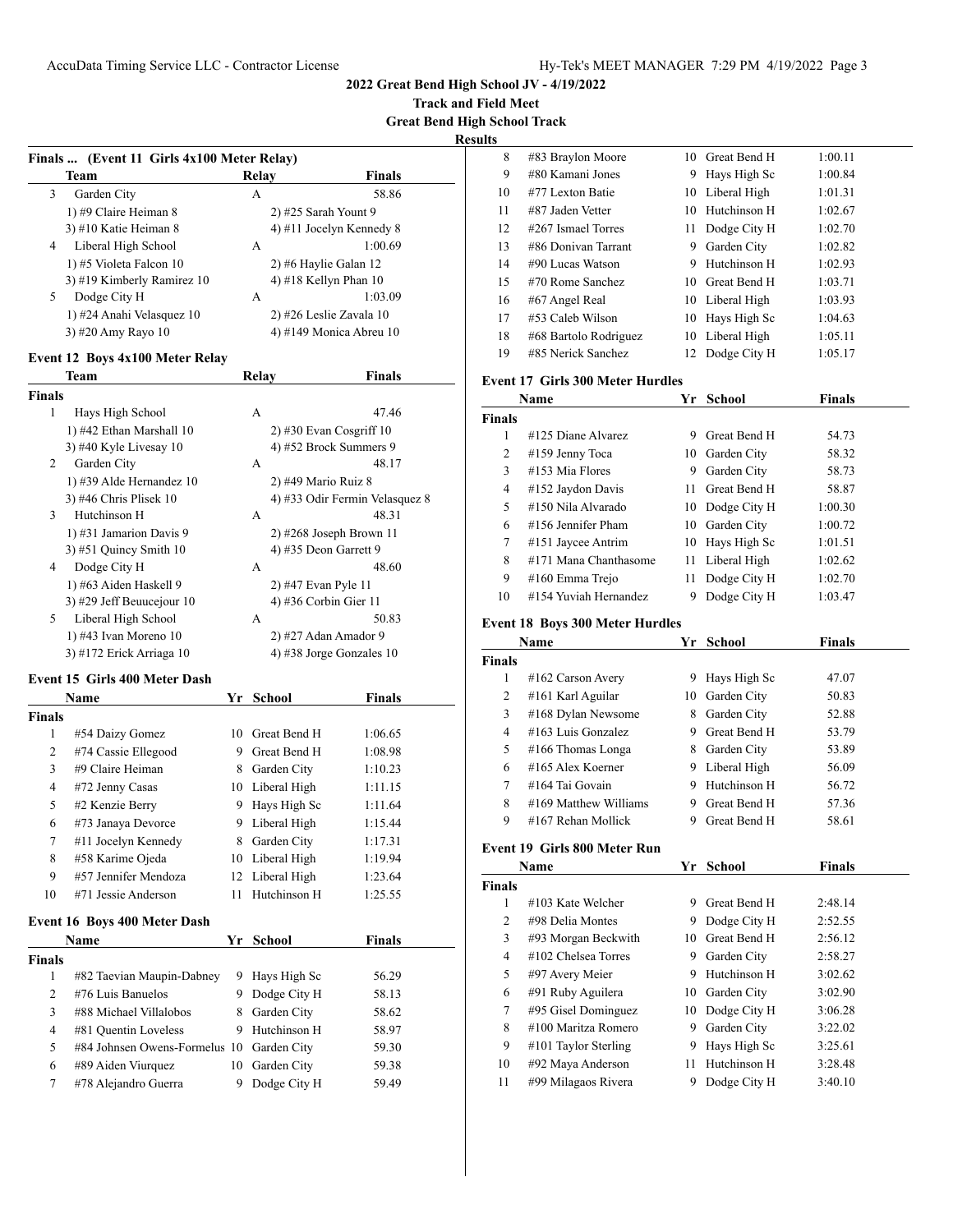**Track and Field Meet**

**Great Bend High School Track**

**Result** 

|                | <b>Event 20 Boys 800 Meter Run</b>             |    |                          |               |  |
|----------------|------------------------------------------------|----|--------------------------|---------------|--|
|                | Name                                           | Yr | <b>School</b>            | Finals        |  |
| <b>Finals</b>  |                                                |    |                          |               |  |
| 1              | #121 Oliver Triana                             | 11 | Dodge City H             | 2:15.76       |  |
| 2              | #120 Brayden Sneath                            | 8  | Garden City              | 2:22.79       |  |
| 3              | #109 Pedro Enriquez                            |    | 10 Great Bend H          | 2:22.83       |  |
| 4              | #114 Manuel Martinez                           | 12 | Dodge City H             | 2:24.28       |  |
| 5              | #113 Brandon Juarez                            |    | 10 Dodge City H          | 2:24.46       |  |
| 6              | #118 Ramiro Rocho                              |    | 10 Great Bend H          | 2:24.69       |  |
| 7              | #105 Sergio Aguiler                            |    | 9 Liberal High           | 2:36.06       |  |
| 8              | #111 Zion Hayes                                |    | 10 Hutchinson H          | 2:37.56       |  |
| 9              | #106 Jesus Aguirre                             |    | 12 Dodge City H          | 2:41.47       |  |
| 10             | #119 Christian Rojas                           |    | 12 Liberal High          | 2:42.03       |  |
| 11             | #135 Michael Eddington                         |    | 9 Hutchinson H           | 2:44.40       |  |
| 12             | #116 Gabriel Ramirez-Claro                     |    | 10 Garden City           | 2:46.32       |  |
| 13             | #123 Ethan Unger                               | 9  | Garden City              | 2:47.23       |  |
| 14             | #110 Parker Fisher                             |    | 9 Garden City            | 2:47.85       |  |
| 15             | #122 Kendryk Turner                            | 11 | Great Bend H             | 2:52.89       |  |
| 16             | #108 Rylee Atkerson                            | 10 | Hays High Sc             | 3:00.13       |  |
| 17             | #115 Rylan Partlow                             | 9. | Hutchinson H             | 3:07.89       |  |
| 18             | #107 Charles Anderson                          | 9. | Hutchinson H             | 3:18.81       |  |
|                | <b>Event 21 Girls 3200 Meter Run</b>           |    |                          |               |  |
|                |                                                |    | Yr School                | Finals        |  |
| <b>Finals</b>  | Name                                           |    |                          |               |  |
| 1              | #93 Morgan Beckwith                            |    | 10 Great Bend H          | 14:30.73      |  |
| $\overline{2}$ | #128 Ariana Cerda                              |    | 9 Liberal High           | 15:02.94      |  |
| 3              | #129 Natalie Jimenez                           | 10 | Dodge City H             | 19:28.45      |  |
|                |                                                |    |                          |               |  |
|                | Event 22 Boys 3200 Meter Run                   |    |                          |               |  |
|                | Name                                           |    | Yr School                | <b>Finals</b> |  |
| <b>Finals</b>  |                                                |    |                          |               |  |
| 1              | #134 Yair Cruz                                 | 9. | Dodge City H             | 11:54.05      |  |
| $\overline{2}$ | #146 Alan Roman                                | 10 | Garden City              | 11:55.49      |  |
| 3              | #138 Francisco Lopez<br>#142 Carter Muehleisen | 9. | Dodge City H             | 12:15.26      |  |
| 4              |                                                | 11 | Hays High Sc             | 12:32.58      |  |
| 5              | #143 Eddie Salinas                             | 9. | Dodge City H             | 12:32.99      |  |
| 6              | #133 Rony Castro                               | 10 | Dodge City H             | 12:47.32      |  |
| 7              | #135 Michael Eddington                         | 9  | Hutchinson H             | 12:57.05      |  |
| 8              | #145 Derek Ortiz                               |    | 10 Garden City           | 13:08.89      |  |
| 9              | #136 Thomas Henrikson                          | 10 | Great Bend H             | 14:11.43      |  |
| 10             | #147 Jonathan Rudolph-McR: 10                  |    | Hutchinson H             | 14:21.96      |  |
| 11             | #141 Logan Most                                | 9. | Hutchinson H             | 14:30.54      |  |
| 12             | #148 Juan Soto-Rocha                           | 8  | Garden City              | 14:54.29      |  |
|                | Event 23 Girls 4x400 Meter Relay               |    |                          |               |  |
|                | Team                                           |    | Relay                    | <b>Finals</b> |  |
| Finals         |                                                |    |                          |               |  |
| 1              | Great Bend H                                   |    | А                        | 4:37.12       |  |
|                | 1) #125 Diane Alvarez 9                        |    | 2) #74 Cassie Ellegood 9 |               |  |
|                | 3) #54 Daizy Gomez 10                          |    | 4) #103 Kate Welcher 9   |               |  |
| 2              | Liberal High School                            |    | А                        | 4:57.36       |  |
|                | 1) #55 Cassandra Gonzales 11                   |    | $2)$ #72 Jenny Casas 10  |               |  |
|                | 3) #75 Tekodah Garcia 10                       |    | 4) #73 Janaya Devorce 9  |               |  |
|                |                                                |    |                          |               |  |

| 3                  | Dodge City H                                   |          | А     |                                                      | 5:00.81            |
|--------------------|------------------------------------------------|----------|-------|------------------------------------------------------|--------------------|
|                    | 1) #130 Teressa Martinez 11                    |          |       | 2) #131 Antonia Pablo 10                             |                    |
|                    | 3) #132 Rofina Pablo 8                         |          |       | 4) #98 Delia Montes 9                                |                    |
|                    | Event 24 Boys 4x400 Meter Relay                |          |       |                                                      |                    |
|                    | Team                                           |          | Relay |                                                      | Finals             |
| Finals             |                                                |          |       |                                                      |                    |
| 1                  | Dodge City H                                   |          | А     |                                                      | 3:55.17            |
|                    | 1) #121 Oliver Triana 11                       |          |       | 2) #63 Aiden Haskell 9                               |                    |
|                    | 3) #76 Luis Banuelos 9                         |          |       | 4) #78 Alejandro Guerra 9                            |                    |
| 2                  | Garden City                                    |          | А     |                                                      | 3:59.89            |
|                    | 1) #88 Michael Villalobos 8                    |          |       | 2) #86 Donivan Tarrant 9                             |                    |
|                    | 3) #84 Johnsen Owens-Formelus 10               |          |       | 4) #89 Aiden Viurquez 10                             |                    |
| 3                  | Great Bend H                                   |          | А     |                                                      | 4:00.37            |
|                    | 1) #83 Braylon Moore 10                        |          |       | $2)$ #109 Pedro Enriquez 10                          |                    |
|                    | 3) #118 Ramiro Rocho 10                        |          |       | 4) #176 Tyler Stein 12                               |                    |
| 4                  | Liberal High School                            |          | А     |                                                      | 4:09.63            |
|                    | 1) #77 Lexton Batie $10$                       |          |       | $2)$ #175 Julian Harvey 10                           |                    |
|                    | 3) #64 Ariel Morua 11                          |          |       | 4) #67 Angel Real 10                                 | 4:11.19            |
| 5                  | Hutchinson H                                   |          | А     |                                                      |                    |
|                    | 1) #62 Josh Gordon 10<br>3) #111 Zion Hayes 10 |          |       | 2) #81 Quentin Loveless 9<br>4) #28 Gavin Barnett 11 |                    |
|                    |                                                |          |       |                                                      |                    |
|                    | Event 125 Girls High Jump                      |          |       |                                                      |                    |
|                    | Name                                           | Yr       |       | School                                               | <b>Finals</b>      |
| Finals             |                                                |          |       |                                                      |                    |
| 1                  | #74 Cassie Ellegood                            |          |       | 9 Great Bend H                                       | 4-10.00            |
| 2                  | #56 Aniya Jones                                |          |       | 10 Great Bend H                                      | 4-08.00            |
| 3                  | #177 Abygail Banks                             | 9        |       | Hays High Sc                                         | 4-04.00            |
|                    | <b>Event 126 Boys High Jump</b>                |          |       |                                                      |                    |
|                    | Name                                           |          |       | Yr School                                            | <b>Finals</b>      |
| <b>Finals</b>      |                                                |          |       |                                                      |                    |
| 1                  | #176 Tyler Stein                               |          |       | 12 Great Bend H                                      | 5-06.00            |
| 2                  | #65 Elijah Navarro                             |          |       |                                                      | 5-04.00            |
|                    |                                                |          |       | 9 Liberal High                                       |                    |
| 3                  | #29 Jeff Beuucejour                            |          |       | 10 Dodge City H                                      | 5-02.00            |
| 4                  | #41 Bradley Love                               | 8        |       | Garden City                                          | J5-02.00           |
| 5                  | #178 Ben Nicholson                             | 9        |       | Great Bend H                                         | $4 - 10.00$        |
|                    |                                                |          |       |                                                      |                    |
|                    | <b>Event 127 Girls Discus Throw</b>            |          |       |                                                      |                    |
|                    | <b>Name</b>                                    |          |       | Yr School                                            | <b>Finals</b>      |
|                    |                                                |          |       |                                                      |                    |
| 1                  | #213 Catie Haberman<br>#199 Brianna Bueford    | 11<br>9  |       | Great Bend H                                         | 75-08              |
| $\overline{c}$     |                                                |          |       | Hutchinson H                                         | 74-09.50           |
| 3                  | #209 Guadalupe Navarrete                       | 10       |       | Dodge City H                                         | 71-08              |
| 4                  | #205 Reese King                                | 9.<br>11 |       | Great Bend H                                         | 68-11              |
| 5<br>6             | #204 Alayna Holecek<br>#217 Nikole Orender     | 9        |       | Dodge City H                                         | 65-04<br>$63 - 10$ |
| 7                  | #203 Chantal Gonzalez                          | 10       |       | Hays High Sc                                         |                    |
|                    |                                                | 10       |       | Hays High Sc                                         | $62 - 10$          |
| 8                  | #218 Erica Rodriguez                           | 9        |       | Dodge City H                                         | 60-09              |
| 9                  | #200 Hannah Crain                              |          |       | Hays High Sc                                         | 60-04              |
| 10                 | #219 Karly Schlautman                          | 9        |       | Hays High Sc                                         | 58-07              |
| Finals<br>11<br>12 | #211 Victoria Bautista<br>#201 Eleanor Crotts  | 12<br>8  |       | Dodge City H                                         | 57-07              |
| 13                 | #208 Tori Miller                               | 9        |       | Garden City<br>Hays High Sc                          | 53-09<br>51-04     |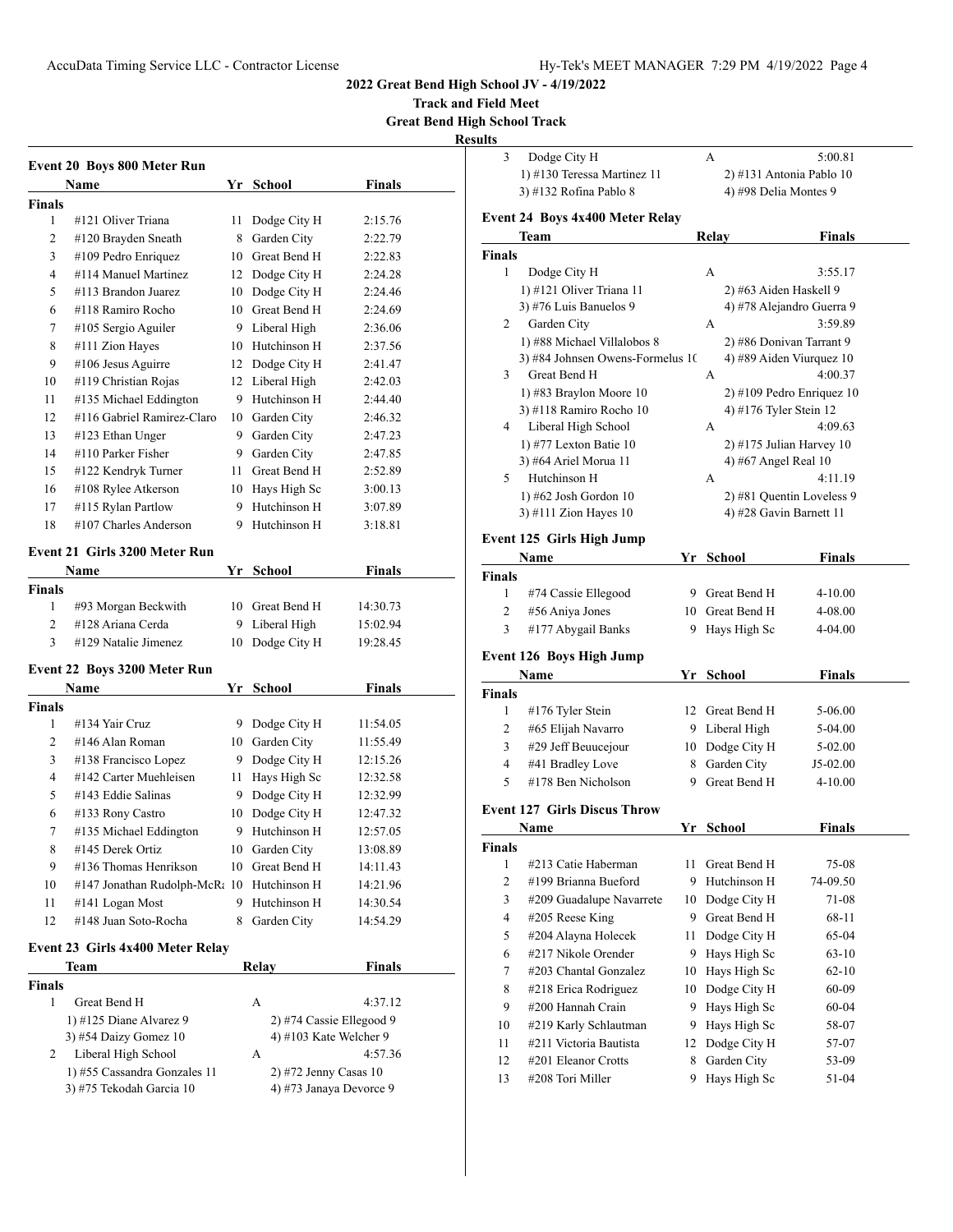**Track and Field Meet Great Bend High School Track**

| r<br>ш<br>۰. |  |
|--------------|--|
|              |  |

| Finals  (Event 127 Girls Discus Throw) |                                            |      |                                 |               |  |  |
|----------------------------------------|--------------------------------------------|------|---------------------------------|---------------|--|--|
|                                        | Name                                       |      | Yr School                       | <b>Finals</b> |  |  |
| 14                                     | #202 Andrea Garcia-Rodrigue                | 9    | Garden City                     | 50-02         |  |  |
| 15                                     | #207 Irma Melecio-Tiniguaric               | 9.   | Garden City                     | 50-01         |  |  |
| 16                                     | #215 Kallyn Meyers                         |      | 9 Hays High Sc                  | 49-06         |  |  |
| 17                                     | #210 Jaysa Roa                             |      | 9 Hays High Sc                  | 47-05         |  |  |
| 18                                     | #206 Lola Kurtz                            | 8    | Garden City                     | 38-11         |  |  |
| 19                                     | #214 Maycie Holdeman                       | 9    | Hays High Sc                    | 37-05.50      |  |  |
|                                        | <b>Event 128 Boys Discus Throw</b>         |      |                                 |               |  |  |
|                                        | Name                                       | Yr   | School                          | <b>Finals</b> |  |  |
| <b>Finals</b>                          |                                            |      |                                 |               |  |  |
| 1                                      | #257 Brantley Schaffer                     | 11   | Great Bend H                    | 116-08        |  |  |
| 2                                      | #246 Kelby Hammerschmidt                   | 10   | Hays High Sc                    | 103-01        |  |  |
| 3                                      | #238 Matthew Berner                        | 11   | Hays High Sc                    | 101-07.50     |  |  |
| 4                                      | #34 Ulysses Flores                         | 12   | Dodge City H                    | 96-00         |  |  |
| 5                                      | #225 Brayden Hill                          | 8    | Garden City                     | 94-11         |  |  |
| 6                                      | #233 Jonathan Nguyen                       |      | 10 Garden City                  | 94-10         |  |  |
| 7                                      | #243 Brody Garwood                         |      | 10 Hutchinson H                 | 93-09.50      |  |  |
| 8                                      | #240 Rex Crotts                            | 11 - |                                 | 92-00         |  |  |
|                                        |                                            |      | Garden City                     | 91-06.50      |  |  |
| 9                                      | #269 Jaydn Jennings<br>#254 Maddix Pokoski |      | Liberal High<br>11 Great Bend H |               |  |  |
| 10                                     |                                            |      |                                 | 90-10.50      |  |  |
| 11                                     | #221 Kaleb Cape                            |      | 9 Hutchinson H                  | 89-02         |  |  |
| 12                                     | #248 Edgar Hernandez                       |      | 10 Dodge City H                 | 87-08         |  |  |
| 13                                     | #241 Logan Cruz                            |      | 10 Dodge City H                 | 82-10         |  |  |
| 14                                     | #224 Alonzo Guevara                        | 10   | Garden City                     | 82-05         |  |  |
| 15                                     | #260 Daylee Vansyckle                      | 10   | Hutchinson H                    | 82-01.50      |  |  |
| 16                                     | #232 Andrew Moreno Gonzal 10               |      | Garden City                     | 79-10         |  |  |
| 17                                     | #230 Manuel Mora                           | 9    | Hutchinson H                    | 78-03         |  |  |
| 18                                     | #251 Joshua Lewis                          |      | 10 Great Bend H                 | 77-11         |  |  |
| 19                                     | #256 Diego Sanchez                         |      | 10 Great Bend H                 | 77-05         |  |  |
| 20                                     | #45 Cole Morin                             |      | 12 Great Bend H                 | 74-11         |  |  |
| 21                                     | #228 Jaiden May                            |      | 9 Hutchinson H                  | 73-09         |  |  |
| 22                                     | #231 Asa Moreno                            | 9.   | Dodge City H                    | 73-08.50      |  |  |
| 23                                     | #235 cole schlautman                       | 11   | Hays High Sc                    | 67-02.50      |  |  |
| 24                                     | #244 Kenton Grauerholtz                    |      | 9 Great Bend H                  | 66-09         |  |  |
| 25                                     | #237 Sergio Aleman                         | 12   | Dodge City H                    | 66-00         |  |  |
| 26                                     | $\#250$ Jaxon Jones                        | 10   | Great Bend H                    | 64-10         |  |  |
| 27                                     | #234 Alexis Reyes                          | 12   | Dodge City H                    | 63-02.50      |  |  |
| 28                                     | #249 Trenton Holdeman                      | 10   | Hays High Sc                    | 62-09         |  |  |
| 29                                     | #236 Marshall Sook                         | 9    | Hays High Sc                    | 62-07         |  |  |
| 30                                     | #223 Daniel Grandez                        | 12   | Liberal High                    | 61-04         |  |  |
| 31                                     | #229 Ridwan Mohammed                       | 10   | Dodge City H                    | 60-03.50      |  |  |
| 32                                     | #242 Mason Cruz                            | 9    | Dodge City H                    | 59-07.50      |  |  |
| 33                                     | #222 Johnny Clifton                        | 10   | Liberal High                    | 57-01.50      |  |  |
| 34                                     | #245 Syrus Halzert                         | 10   | Hutchinson H                    | 55-03         |  |  |
| 35                                     | #255 Eddie Saenz                           | 9    | Great Bend H                    | 52-09         |  |  |
|                                        | <b>Event 129 Girls Javelin Throw</b>       |      |                                 |               |  |  |
|                                        | Name                                       |      | Yr School                       | <b>Finals</b> |  |  |
| <b>Finals</b>                          |                                            |      |                                 |               |  |  |
| 1                                      | #205 Reese King                            | 9    | Great Bend H                    | 86-09         |  |  |
| 2                                      | #152 Jaydon Davis                          | 11   | Great Bend H                    | 83-10         |  |  |
| 3                                      | #204 Alayna Holecek                        | 11   | Dodge City H                    | 69-05         |  |  |
| 4                                      | #203 Chantal Gonzalez                      | 10   | Hays High Sc                    | 65-07         |  |  |
|                                        |                                            |      |                                 |               |  |  |

| J. |                              |    |                 |          |  |
|----|------------------------------|----|-----------------|----------|--|
| 5  | #210 Jaysa Roa               |    | 9 Hays High Sc  | 59-07    |  |
| 6  | #199 Brianna Bueford         |    | 9 Hutchinson H  | 59-04    |  |
| 7  | #209 Guadalupe Navarrete     |    | 10 Dodge City H | 57-08    |  |
| 8  | #207 Irma Melecio-Tiniguaric | 9  | Garden City     | 56-03    |  |
| 9  | #201 Eleanor Crotts          | 8  | Garden City     | 54-11    |  |
| 10 | #208 Tori Miller             | 9  | Hays High Sc    | 54-05    |  |
| 11 | #200 Hannah Crain            | 9. | Hays High Sc    | 54-01    |  |
| 12 | #202 Andrea Garcia-Rodrigue  | 9  | Garden City     | $J54-01$ |  |
| 13 | #206 Lola Kurtz              | 8  | Garden City     | 37-04    |  |

## **Event 130 Boys Javelin Throw**

| Name           |                              |    | Yr School    | <b>Finals</b> |
|----------------|------------------------------|----|--------------|---------------|
| Finals         |                              |    |              |               |
| 1              | #226 wyatt kirkpatrick       | 9  | Hays High Sc | 126-06        |
| $\overline{c}$ | #49 Mario Ruiz               | 8  | Garden City  | 112-04        |
| 3              | #227 Edgar Landa             | 11 | Liberal High | 95-10         |
| $\overline{4}$ | #233 Jonathan Nguyen         | 10 | Garden City  | $95-03$       |
| 5              | #43 Ivan Moreno              | 10 | Liberal High | 93-01         |
| 6              | #111 Zion Hayes              | 10 | Hutchinson H | 92-09         |
| 7              | #237 Sergio Aleman           | 12 | Dodge City H | J92-09        |
| 8              | #232 Andrew Moreno Gonzal 10 |    | Garden City  | 92-03         |
| 9              | #228 Jaiden May              | 9  | Hutchinson H | 91-02         |
| 10             | #236 Marshall Sook           | 9  | Hays High Sc | 90-04         |
| 11             | #235 cole schlautman         | 11 | Hays High Sc | 85-11         |
| 12             | #221 Kaleb Cape              | 9  | Hutchinson H | 83-05         |
| 13             | #224 Alonzo Guevara          | 10 | Garden City  | 83-03         |
| 14             | #234 Alexis Reyes            | 12 | Dodge City H | 74-11         |
| 15             | #230 Manuel Mora             | 9  | Hutchinson H | 69-06         |
| 16             | #223 Daniel Grandez          | 12 | Liberal High | 64-11         |
| 17             | #231 Asa Moreno              | 9  | Dodge City H | 64-05         |
| 18             | #225 Brayden Hill            | 8  | Garden City  | 60-07         |
| 19             | #222 Johnny Clifton          | 10 | Liberal High | 50-05         |

#### **Event 131 Girls Long Jump**

| Name   |                         | Yr | <b>School</b> | Finals   |  |
|--------|-------------------------|----|---------------|----------|--|
| Finals |                         |    |               |          |  |
| 1      | #56 Aniya Jones         | 10 | Great Bend H  | 15-01.00 |  |
| 2      | #8 Jordyn Harbaugh      | 9  | Great Bend H  | 14-06.50 |  |
| 3      | #22 Kyla Schmidt        | 9  | Hays High Sc  | 13-11.25 |  |
| 4      | #183 Katrina Delimont   | 11 | Hays High Sc  | 13-08.00 |  |
| 5      | #159 Jenny Toca         | 10 | Garden City   | 12-11.25 |  |
| 6      | #181 Abigail Boyer      | 10 | Hays High Sc  | 12-07.00 |  |
| 7      | #182 Kailey Delimont    | 9  | Hays High Sc  | 12-03.50 |  |
| 8      | #7 Kylee Hammel         | 10 | Liberal High  | 12-03.25 |  |
| 9      | #185 Jaylene Hernandez  | 11 | Garden City   | 12-01.50 |  |
| 10     | #103 Kate Welcher       | 9  | Great Bend H  | 11-11.25 |  |
| 11     | #73 Janaya Devorce      | 9  | Liberal High  | 11-05.00 |  |
| 12     | #14 Jacqueline Menjivar | 8  | Garden City   | 10-08.75 |  |
| 13     | #23 Danica Strickland   | 10 | Great Bend H  | 10-06.50 |  |
| 14     | #12 Leah Mai            | 9  | Great Bend H  | 10-03.00 |  |
| 15     | #60 Kaylee Velazguez    | 9  | Liberal High  | 9-09.00  |  |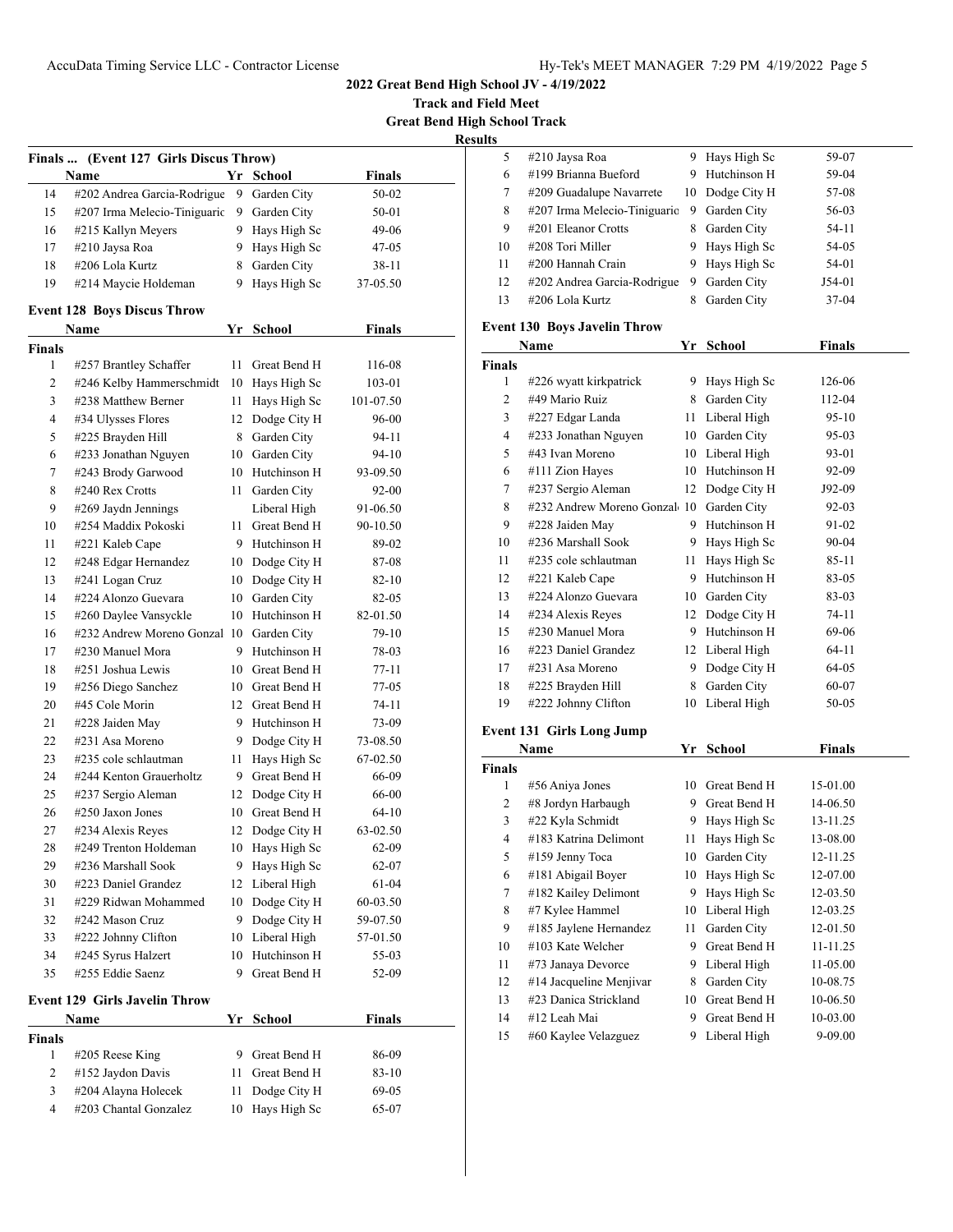**Track and Field Meet Great Bend High School Track**

**Results**

| <b>Event 132 Boys Long Jump</b>   |                                           |    |                 |               |  |  |  |
|-----------------------------------|-------------------------------------------|----|-----------------|---------------|--|--|--|
|                                   | Name                                      |    | Yr School       | <b>Finals</b> |  |  |  |
| Finals                            |                                           |    |                 |               |  |  |  |
| 1                                 | #170 Daunte Younker                       | 10 | Hays High Sc    | 19-10.00      |  |  |  |
| 2                                 | #42 Ethan Marshall                        | 10 | Hays High Sc    | 19-09.00      |  |  |  |
| 3                                 | #81 Quentin Loveless                      | 9  | Hutchinson H    | 18-09.50      |  |  |  |
| 4                                 | #82 Taevian Maupin-Dabney                 | 9. | Hays High Sc    | 18-03.00      |  |  |  |
| 5                                 | #61 Xzavior Caudillo                      | 10 | Hutchinson H    | 17-07.50      |  |  |  |
| 6                                 | #84 Johnsen Owens-Formelus 10 Garden City |    |                 | 17-02.50      |  |  |  |
| 7                                 | #29 Jeff Beuucejour                       | 10 | Dodge City H    | 17-00.00      |  |  |  |
| 8                                 | #175 Julian Harvey                        |    | 10 Liberal High | 16-10.00      |  |  |  |
| 9                                 | #31 Jamarion Davis                        |    | 9 Hutchinson H  | 16-09.50      |  |  |  |
| 10                                | #51 Quincy Smith                          |    | 10 Hutchinson H | 16-04.00      |  |  |  |
| 11                                | #38 Jorge Gonzales                        |    | 10 Liberal High | 16-00.50      |  |  |  |
| 12                                | #172 Erick Arriaga                        |    | 10 Liberal High | 15-06.50      |  |  |  |
| 13                                | #87 Jaden Vetter                          |    | 10 Hutchinson H | 15-05.00      |  |  |  |
| 14                                | #180 Mason Rodriguez                      |    | 9 Hays High Sc  | 15-03.50      |  |  |  |
| 15                                | #86 Donivan Tarrant                       |    | 9 Garden City   | 14-11.50      |  |  |  |
| 16                                | #50 Miguel Salazar                        |    | 9 Hutchinson H  | 14-08.00      |  |  |  |
| 17                                | #48 Damian Rios                           |    | 10 Liberal High | 14-06.50      |  |  |  |
| 18                                | #186 Dominick Price                       |    | 9 Great Bend H  | 14-02.00      |  |  |  |
| 19                                | #169 Matthew Williams                     |    | 9 Great Bend H  | 13-09.50      |  |  |  |
| 20                                | #90 Lucas Watson                          |    | 9 Hutchinson H  | 13-04.50      |  |  |  |
| 21                                | #32 Ethan Elsen                           | 10 | Great Bend H    | 9-10.00       |  |  |  |
|                                   | <b>Event 133 Girls Triple Jump</b>        |    |                 |               |  |  |  |
|                                   | Name                                      |    | Yr School       | <b>Finals</b> |  |  |  |
| Finals                            |                                           |    |                 |               |  |  |  |
| 1                                 | #74 Cassie Ellegood                       |    | 9 Great Bend H  | 31-01.75      |  |  |  |
| 2                                 | #2 Kenzie Berry                           |    | 9 Hays High Sc  | 30-03.75      |  |  |  |
| 3                                 | #22 Kyla Schmidt                          | 9. | Hays High Sc    | 30-00.75      |  |  |  |
| 4                                 | #56 Aniya Jones                           |    | 10 Great Bend H | 29-11.00      |  |  |  |
| 5                                 | #183 Katrina Delimont                     | 11 | Hays High Sc    | 29-10.25      |  |  |  |
| 6                                 | #8 Jordyn Harbaugh                        |    | 9 Great Bend H  | 28-06.00      |  |  |  |
| 7                                 | #3 Taryn Chapman                          |    | 11 Hutchinson H | 27-08.25      |  |  |  |
| 8                                 | #7 Kylee Hammel                           |    | 10 Liberal High | 27-03.50      |  |  |  |
| 9                                 | #182 Kailey Delimont                      | 9  | Hays High Sc    | 26-08.25      |  |  |  |
| 10                                | #181 Abigail Boyer                        | 10 | Hays High Sc    | 26-06.25      |  |  |  |
| <b>Event 134 Boys Triple Jump</b> |                                           |    |                 |               |  |  |  |
|                                   | Name                                      |    | Yr School       | <b>Finals</b> |  |  |  |
| Finals                            |                                           |    |                 |               |  |  |  |
| 1                                 | #80 Kamani Jones                          | 9  | Hays High Sc    | 37-00.50      |  |  |  |
| 2                                 | #39 Alde Hernandez                        | 10 | Garden City     | 34-01.50      |  |  |  |
| 3                                 | #77 Lexton Batie                          | 10 | Liberal High    | J33-04.50     |  |  |  |
| 4                                 | #89 Aiden Viurquez                        | 10 | Garden City     | J33-04.50     |  |  |  |
| 5                                 | #180 Mason Rodriguez                      | 9  | Hays High Sc    | J33-04.50     |  |  |  |
| 6                                 | #172 Erick Arriaga                        | 10 | Liberal High    | 33-02.50      |  |  |  |
| 7                                 | #38 Jorge Gonzales                        | 10 | Liberal High    | 31-00.00      |  |  |  |
| 8                                 | #175 Julian Harvey                        | 10 | Liberal High    | 30-02.00      |  |  |  |
| 9                                 | #170 Daunte Younker                       | 10 | Hays High Sc    | 28-09.50      |  |  |  |
| 10                                | #179 Brad Opat                            | 10 | Liberal High    | 28-05.00      |  |  |  |
|                                   |                                           |    |                 |               |  |  |  |

| Event 135 Girls Shot Put                              |               |  |  |  |  |
|-------------------------------------------------------|---------------|--|--|--|--|
| <b>School</b><br>Name<br>Yr                           | <b>Finals</b> |  |  |  |  |
| <b>Finals</b>                                         |               |  |  |  |  |
| #199 Brianna Bueford<br>Hutchinson H<br>1<br>9.       | 27-05.50      |  |  |  |  |
| 2<br>#209 Guadalupe Navarrete<br>10 Dodge City H      | 24-11.00      |  |  |  |  |
| Great Bend H<br>3<br>#213 Catie Haberman<br>11 -      | 23-07.00      |  |  |  |  |
| 4<br>#214 Maycie Holdeman<br>9 Hays High Sc           | 22-09.00      |  |  |  |  |
| 5<br>#215 Kallyn Meyers<br>9 Hays High Sc             | 22-05.50      |  |  |  |  |
| 6<br>$#205$ Reese King<br>9 Great Bend H              | 22-01.00      |  |  |  |  |
| #219 Karly Schlautman<br>9.<br>Hays High Sc<br>7      | 22-00.00      |  |  |  |  |
| 8<br>#207 Irma Melecio-Tiniguaric<br>9<br>Garden City | 21-04.00      |  |  |  |  |
| 9<br>#201 Eleanor Crotts<br>Garden City<br>8          | 21-03.00      |  |  |  |  |
| #218 Erica Rodriguez<br>Dodge City H<br>10<br>10      | 20-10.00      |  |  |  |  |
| 11<br>#204 Alayna Holecek<br>Dodge City H<br>11 -     | 20-04.00      |  |  |  |  |
| #211 Victoria Bautista<br>12<br>12<br>Dodge City H    | 19-11.00      |  |  |  |  |
| 13<br>#217 Nikole Orender<br>Hays High Sc<br>9.       | 19-10.00      |  |  |  |  |
| 14<br>#202 Andrea Garcia-Rodrigue<br>9<br>Garden City | 19-09.00      |  |  |  |  |
| 15<br>#206 Lola Kurtz<br>8<br>Garden City             | 19-00.00      |  |  |  |  |
|                                                       |               |  |  |  |  |
| <b>Event 136 Boys Shot Put</b>                        |               |  |  |  |  |
| Name<br><b>School</b><br>Yr                           | Finals        |  |  |  |  |
| <b>Finals</b>                                         |               |  |  |  |  |
| 1<br>#266 Brandon Yauch<br>11.<br>Hays High Sc        | 42-07.00      |  |  |  |  |
| #232 Andrew Moreno Gonzal 10<br>Garden City<br>2      | 39-06.00      |  |  |  |  |
| 3<br>#240 Rex Crotts<br>Garden City<br>11 -           | 39-00.00      |  |  |  |  |
| 4<br>#261 Nate Henderson<br>Hays High Sc<br>10        | 37-03.00      |  |  |  |  |
| #254 Maddix Pokoski<br>Great Bend H<br>11<br>5        | 36-05.00      |  |  |  |  |
| 6<br>$\#264$ slade salamans<br>9.<br>Hays High Sc     | 36-02.00      |  |  |  |  |
| #246 Kelby Hammerschmidt<br>Hays High Sc<br>7<br>10   | 35-05.00      |  |  |  |  |
| 9 Hutchinson H<br>#221 Kaleb Cape<br>8                | J35-05.00     |  |  |  |  |
| 9<br>#241 Logan Cruz<br>10 Dodge City H               | 34-11.00      |  |  |  |  |
| 10<br>#238 Matthew Berner<br>Hays High Sc<br>11       | 34-04.00      |  |  |  |  |
| #225 Brayden Hill<br>8 Garden City<br>11              | 33-06.00      |  |  |  |  |
| #260 Daylee Vansyckle<br>10 Hutchinson H<br>12        | 33-00.00      |  |  |  |  |
| #257 Brantley Schaffer<br>11 Great Bend H<br>13       | 32-10.00      |  |  |  |  |
| #228 Jaiden May<br>9 Hutchinson H<br>14               | 32-03.00      |  |  |  |  |
| #248 Edgar Hernandez<br>15<br>10<br>Dodge City H      | 32-01.00      |  |  |  |  |
| #237 Sergio Aleman<br>Dodge City H<br>16<br>12        | 31-08.00      |  |  |  |  |
| #34 Ulysses Flores<br>Dodge City H<br>17<br>12        | 31-05.00      |  |  |  |  |
| 18<br>#231 Asa Moreno<br>9<br>Dodge City H            | 31-01.00      |  |  |  |  |
| 19<br>#224 Alonzo Guevara<br>Garden City<br>10        | 30-09.00      |  |  |  |  |
| Hutchinson H<br>20<br>#265 Trevor Smith<br>10         | 30-02.00      |  |  |  |  |
| 21<br>#251 Joshua Lewis<br>Great Bend H<br>10         | 30-01.00      |  |  |  |  |
| Hutchinson H<br>22<br>#243 Brody Garwood<br>10        | 29-05.00      |  |  |  |  |
| Hays High Sc<br>22<br>#262 Brady Huff<br>9            | 29-05.00      |  |  |  |  |
| Liberal High<br>24<br>#269 Jaydn Jennings             | 28-11.00      |  |  |  |  |
| 25<br>#256 Diego Sanchez<br>Great Bend H<br>10        | 28-10.00      |  |  |  |  |
| #223 Daniel Grandez<br>26<br>Liberal High<br>12       | 28-08.00      |  |  |  |  |
| Dodge City H<br>27<br>#234 Alexis Reyes<br>12         | 28-07.50      |  |  |  |  |
| 28<br>#233 Jonathan Nguyen<br>Garden City<br>10       | 28-00.00      |  |  |  |  |
| #250 Jaxon Jones<br>Great Bend H<br>29<br>10          | 27-06.00      |  |  |  |  |
| 30<br>#230 Manuel Mora<br>9<br>Hutchinson H           | 27-05.00      |  |  |  |  |
| 31<br>#263 Clayton Jacobs<br>Hays High Sc<br>9        | 27-02.00      |  |  |  |  |
| #255 Eddie Saenz<br>Great Bend H<br>32<br>9           | 26-08.00      |  |  |  |  |